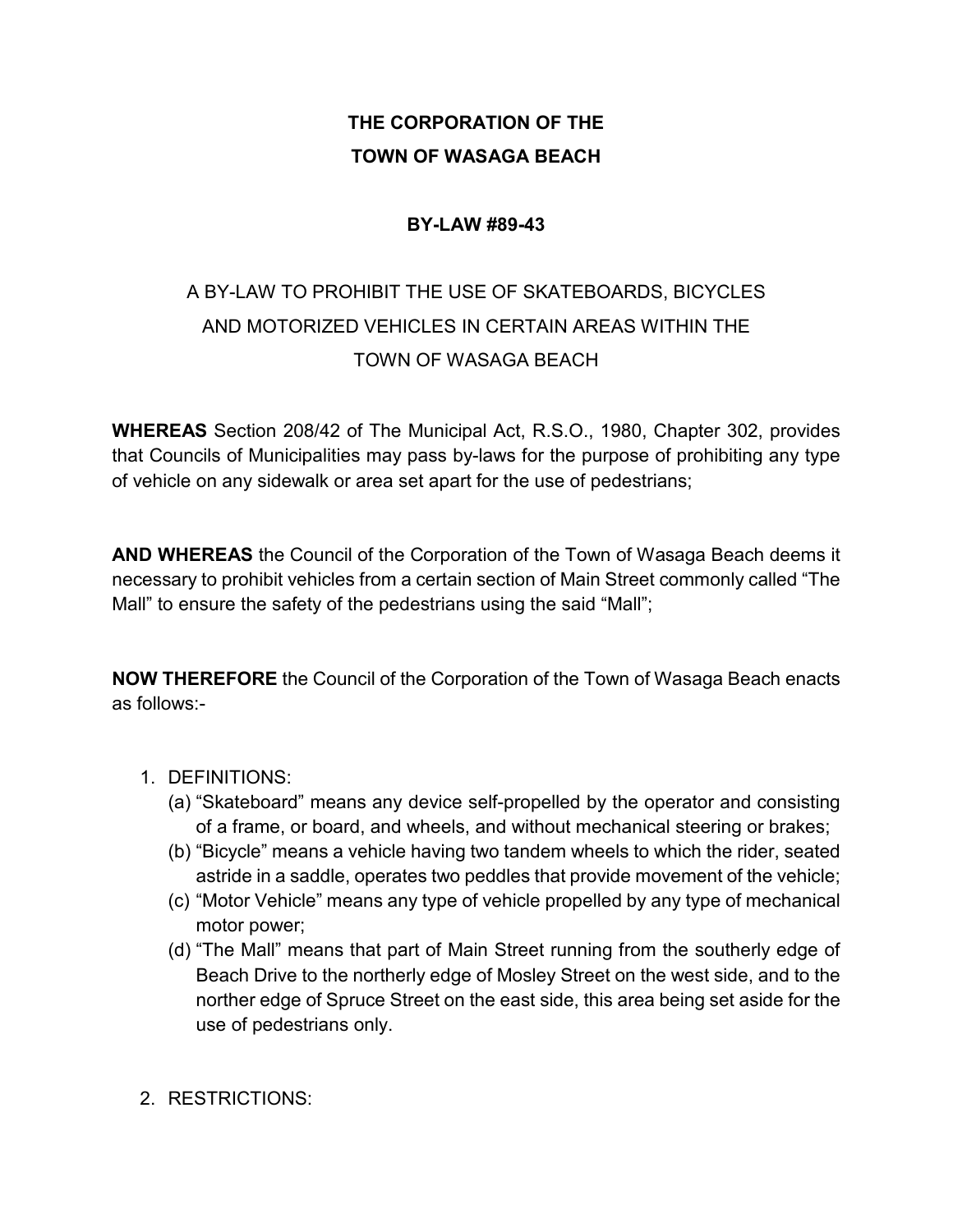- (a) No skateboard, bicycle or motorized vehicle of any kind shall be used or operated by any person at any time on that portion of Main Street described and commonly known as "The Mall";
- (b) That appropriate worded signs regarding Section 2 shall be erected and on display throughout "The Mall" area;
- 3. GENERAL:
	- (a) This By-Law shall not prohibit the proper use of baby carriages and strollers and wheel chairs of any type used for the movement of a physically disabled person;
	- (b) This By-Law shall not prohibit the use of delivery or service vehicles to the businesses located within "The Mall";
	- (c) This By-law shall be in force five (5) days preceding the designated Victoria Day Holiday Weekend, up to and including five (5) days following the designated Labour Day Holidays weekend;
- 4. PENALTY

Every person who contravenes any of the provisions of this By-Law is guilty of an offence, and upon conviction is liable to a fine of not more than Five Hundred Dollars (\$500.00) exclusive of costs and such penalty shall be recoverable under the provisions of The Provincial Offences Act;

5. This By-Law shall come into force and take effect on the date of final passing thereof.

Read a first and second time this

 $13<sup>th</sup>$  day of June 1989

MAYOR

CLERK-TREASURER

\_\_\_\_\_\_\_\_\_\_\_\_\_\_\_\_\_\_\_\_\_\_\_\_\_\_\_\_\_\_

Read a third time and finally passed

This  $27<sup>th</sup>$  day of June 1989.